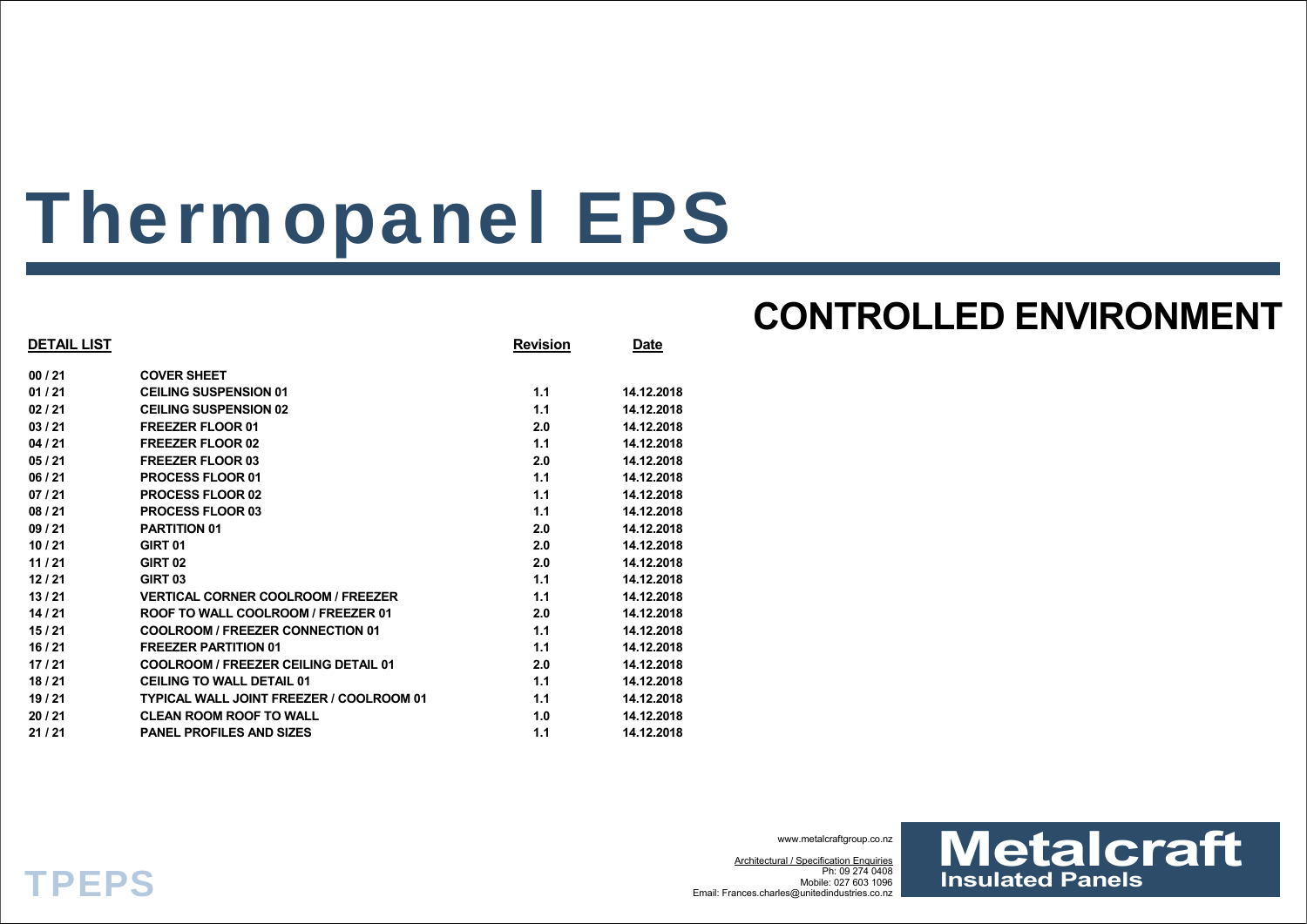

1. WHEN STANDARD INSTALLATION OF PANELS IS SUFFICIENT THEN THE STEEL FLASHINGS CAN BE REPLACED WITH ALUMINIUM

2. ORDINARY SEALANT MAY BE USED FOR STANDARD INSTALLATIONS

| Metalcraft              | <b>DISCLAIMER:</b><br>All details are to be used for indicative purposes only and the designer should consult both the MRM code of<br>practice version 3.0 / 2017. E2 and all other relevant building codes<br>Details of the supporting mechanisms are indicative only. Compliance of the supporting mechanisms is the | <b>Thermopanel EPS</b> | Rev. 1.         |           |       | <b>CONTROLLED ENVIRONMENT</b> |
|-------------------------|-------------------------------------------------------------------------------------------------------------------------------------------------------------------------------------------------------------------------------------------------------------------------------------------------------------------------|------------------------|-----------------|-----------|-------|-------------------------------|
| <b>Insulated Panels</b> | responsibility of the designer. Construction detail can vary for wall cladding. The underlay is detailed as a<br>single line for simplicity and is indicative only. Building paper type and method of installation should comply<br>with underlay manufacturers recommendations and NZBC regulations.                   | Reference TPEPS        | Date 14.12.2018 | Scale 1:5 | Sheet | 01/21                         |

CEILING SUSPENSION 01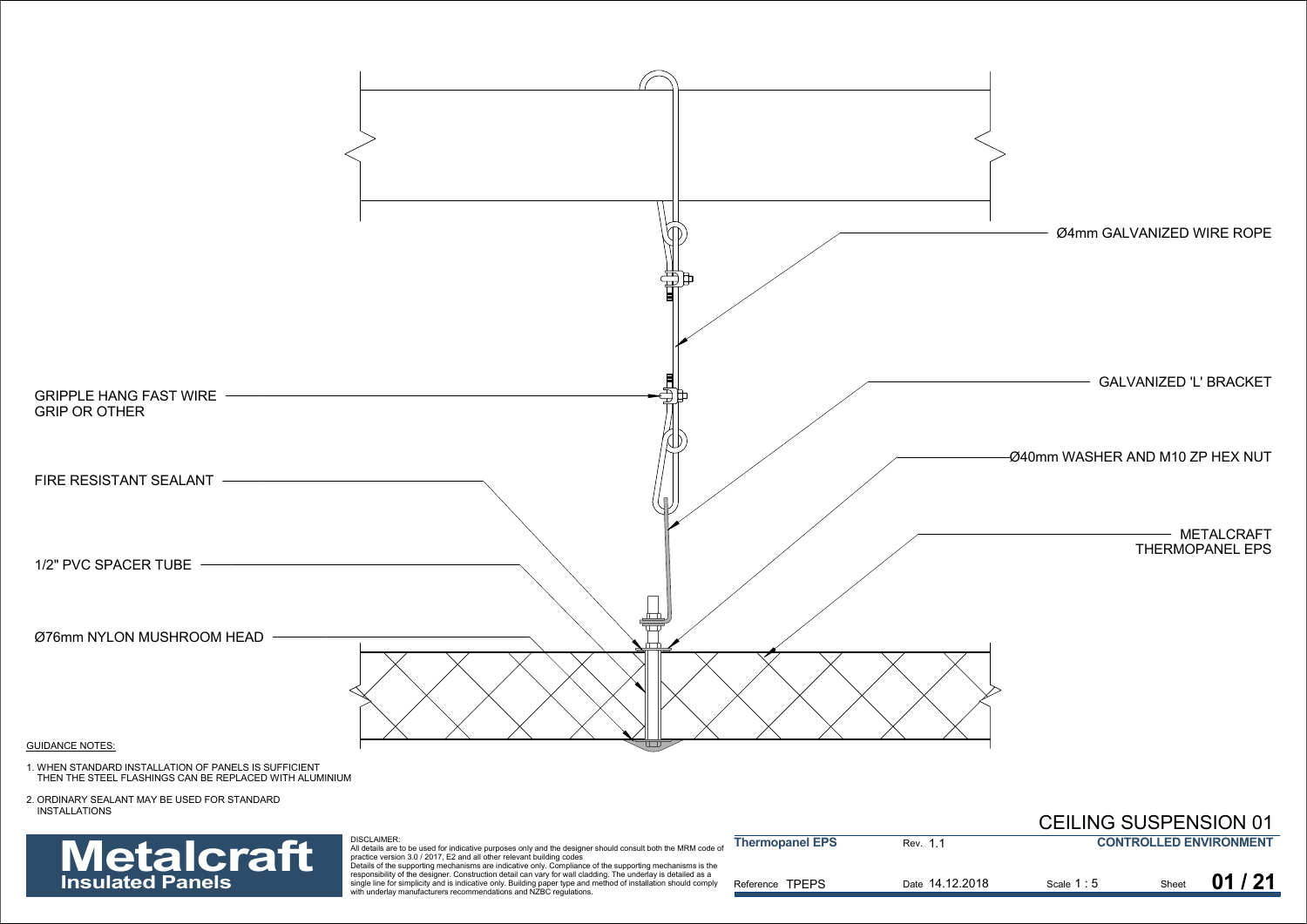

- 1. WHEN STANDARD INSTALLATION OF PANELS IS SUFFICIENT THEN THE STEEL FLASHINGS CAN BE REPLACED WITH ALUMINIUM
- 2. ORDINARY SEALANT MAY BE USED FOR STANDARD INSTALLATIONS



| <b>Metalcraft</b>       | <b>DISCLAIMER:</b><br>All details are to be used for indicative purposes only and the designer should consult both the MRM code of<br>practice version 3.0 / 2017. E2 and all other relevant building codes<br>Details of the supporting mechanisms are indicative only. Compliance of the supporting mechanisms is the | <b>Thermopanel EPS</b> | Rev. 1.1        |           |       | <b>CONTROLLED ENVIRONMENT</b> |
|-------------------------|-------------------------------------------------------------------------------------------------------------------------------------------------------------------------------------------------------------------------------------------------------------------------------------------------------------------------|------------------------|-----------------|-----------|-------|-------------------------------|
| <b>Insulated Panels</b> | responsibility of the designer. Construction detail can vary for wall cladding. The underlay is detailed as a<br>single line for simplicity and is indicative only. Building paper type and method of installation should comply<br>with underlay manufacturers recommendations and NZBC regulations.                   | Reference TPEPS        | Date 14.12.2018 | Scale 1:5 | Sheet | 02/2'                         |

CEILING SUSPENSION 02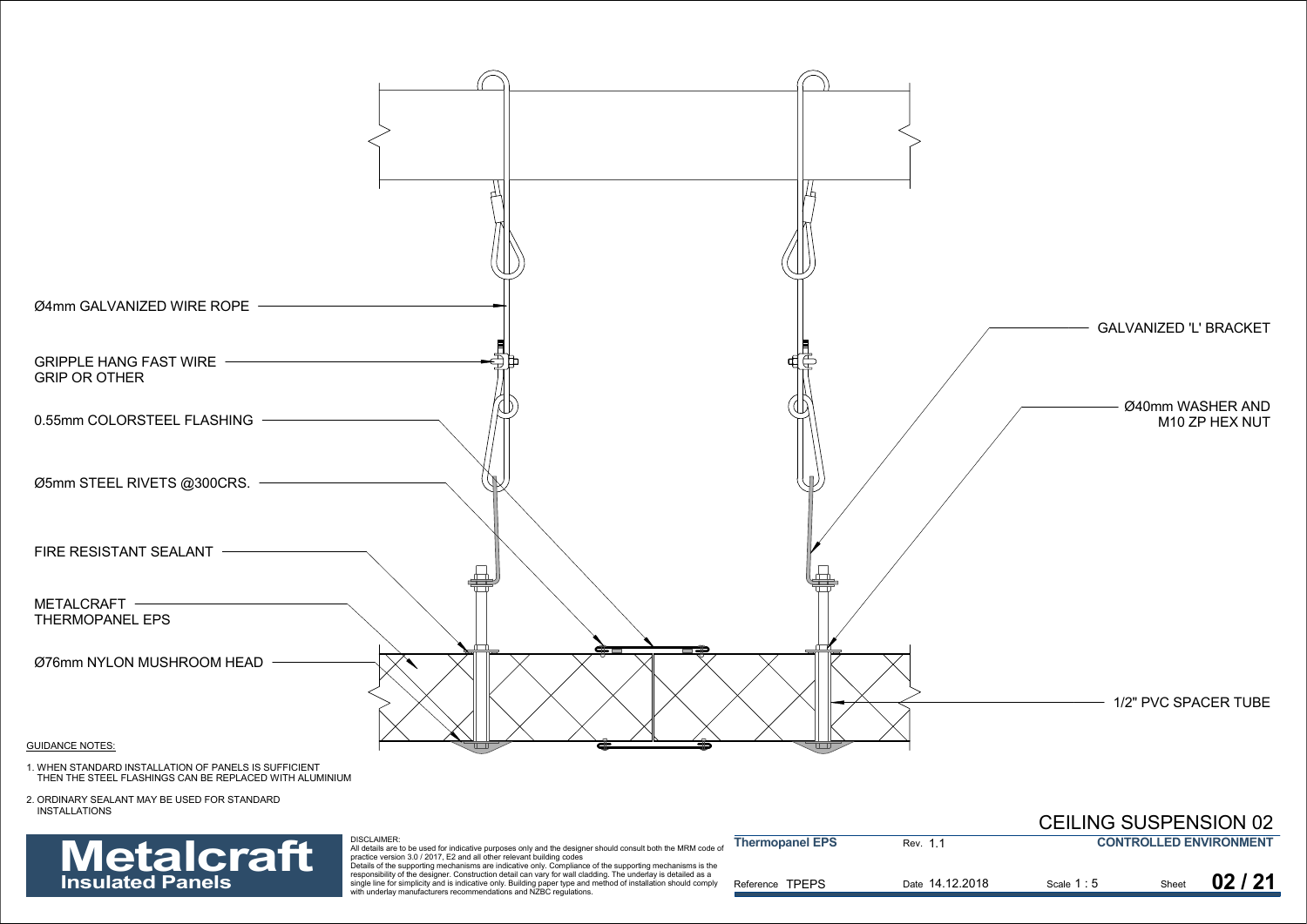

| <b>Metalcraft</b>       | DISCLAIMER:<br>All details are to be used for indicative purposes only and the designer should consult both the MRM code of<br>practice version 3.0 / 2017. E2 and all other relevant building codes<br>Details of the supporting mechanisms are indicative only. Compliance of the supporting mechanisms is the | <b>Thermopanel EPS</b> | Rev. 2.0        |           |       | <b>CONTROLLED ENVIRONMENT</b> |
|-------------------------|------------------------------------------------------------------------------------------------------------------------------------------------------------------------------------------------------------------------------------------------------------------------------------------------------------------|------------------------|-----------------|-----------|-------|-------------------------------|
| <b>Insulated Panels</b> | responsibility of the designer. Construction detail can vary for wall cladding. The underlay is detailed as a<br>single line for simplicity and is indicative only. Building paper type and method of installation should comply<br>with underlay manufacturers recommendations and NZBC regulations.            | Reference TPEPS        | Date 14.12.2018 | Scale 1:2 | Sheet | 03/21                         |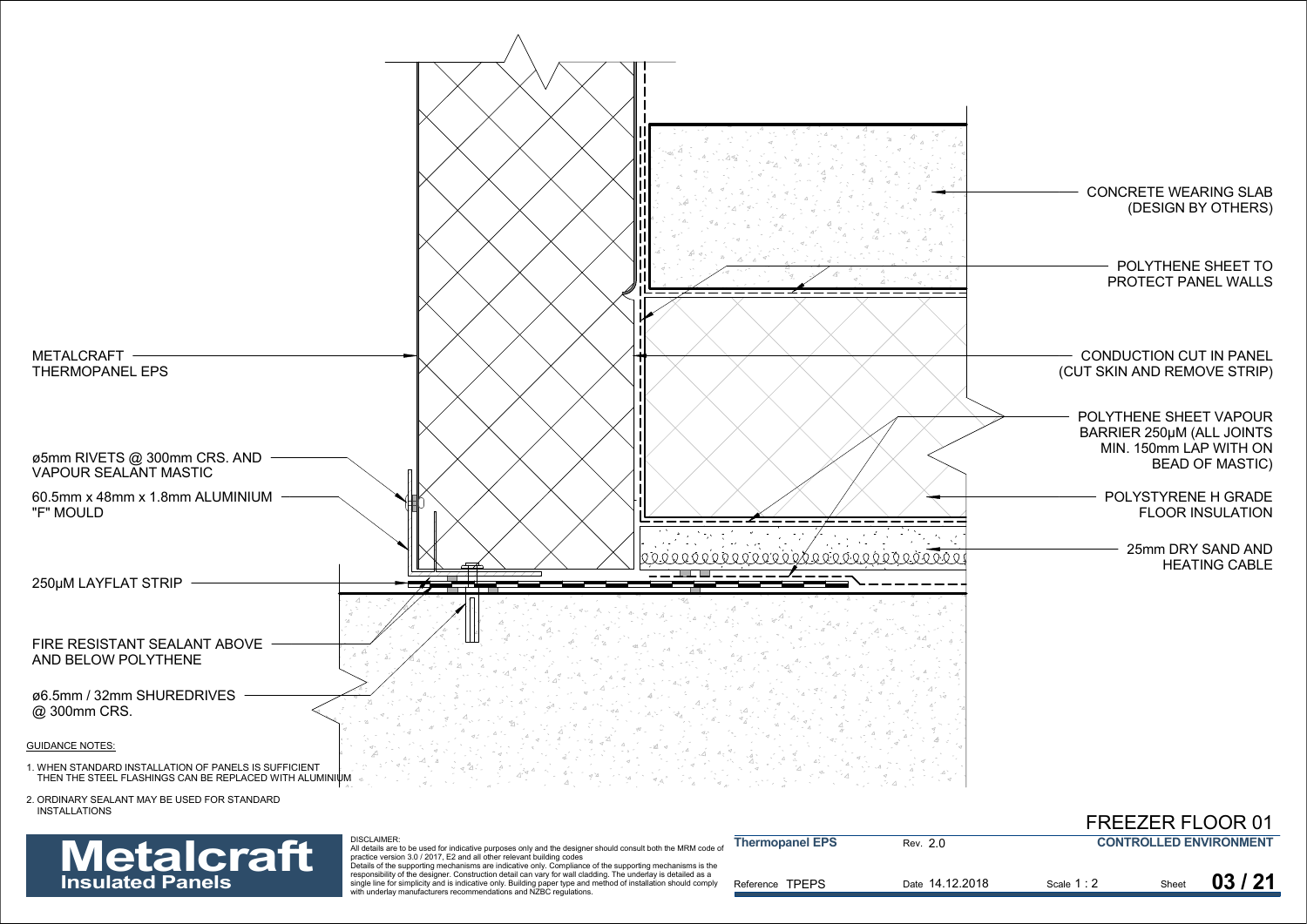

| <b>Metalcraft</b>       |  |
|-------------------------|--|
| <b>Insulated Panels</b> |  |

| <b>Metalcraft</b>       | DISCLAIMER<br>All details are to be used for indicative purposes only and the designer should consult both the MRM code of<br>practice version 3.0 / 2017. E2 and all other relevant building codes<br>Details of the supporting mechanisms are indicative only. Compliance of the supporting mechanisms is the | <b>Thermopanel EPS</b> | Rev. 1.         |           | <b>CONTROLLED ENVIRONMENT</b> |
|-------------------------|-----------------------------------------------------------------------------------------------------------------------------------------------------------------------------------------------------------------------------------------------------------------------------------------------------------------|------------------------|-----------------|-----------|-------------------------------|
| <b>Insulated Panels</b> | responsibility of the designer. Construction detail can vary for wall cladding. The underlay is detailed as a<br>single line for simplicity and is indicative only. Building paper type and method of installation should comply<br>with underlay manufacturers recommendations and NZBC regulations.           | Reference TPEPS        | Date 14.12.2018 | Scale 1:2 | 04/21                         |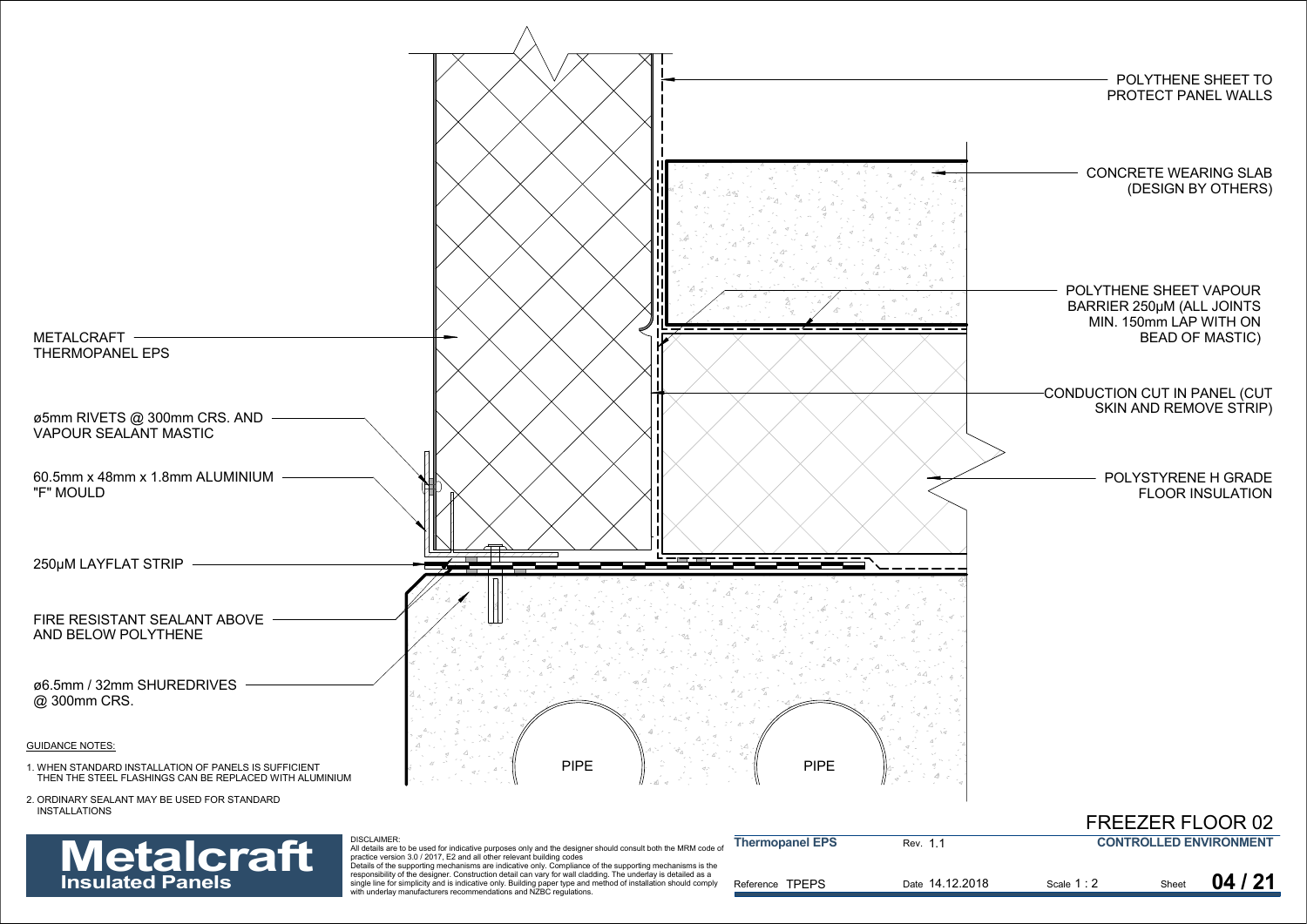

2. ORDINARY SEALANT MAY BE USED FOR STANDARD INSTALLATIONS



| Metalcraft              | <b>DISCLAIMER:</b><br>All details are to be used for indicative purposes only and the designer should consult both the MRM code of<br>practice version 3.0 / 2017. E2 and all other relevant building codes                                                                                                                                                                                                       | <b>Thermopanel EPS</b> | Rev. 2.0        |           |       | <b>CONTROLLED ENVIRONMENT</b> |
|-------------------------|-------------------------------------------------------------------------------------------------------------------------------------------------------------------------------------------------------------------------------------------------------------------------------------------------------------------------------------------------------------------------------------------------------------------|------------------------|-----------------|-----------|-------|-------------------------------|
| <b>Insulated Panels</b> | Details of the supporting mechanisms are indicative only. Compliance of the supporting mechanisms is the<br>responsibility of the designer. Construction detail can vary for wall cladding. The underlay is detailed as a<br>single line for simplicity and is indicative only. Building paper type and method of installation should comply<br>with underlay manufacturers recommendations and NZBC regulations. | Reference TPEPS        | Date 14.12.2018 | Scale 1:2 | Sheet | 05/21                         |

FREEZER FLOOR 03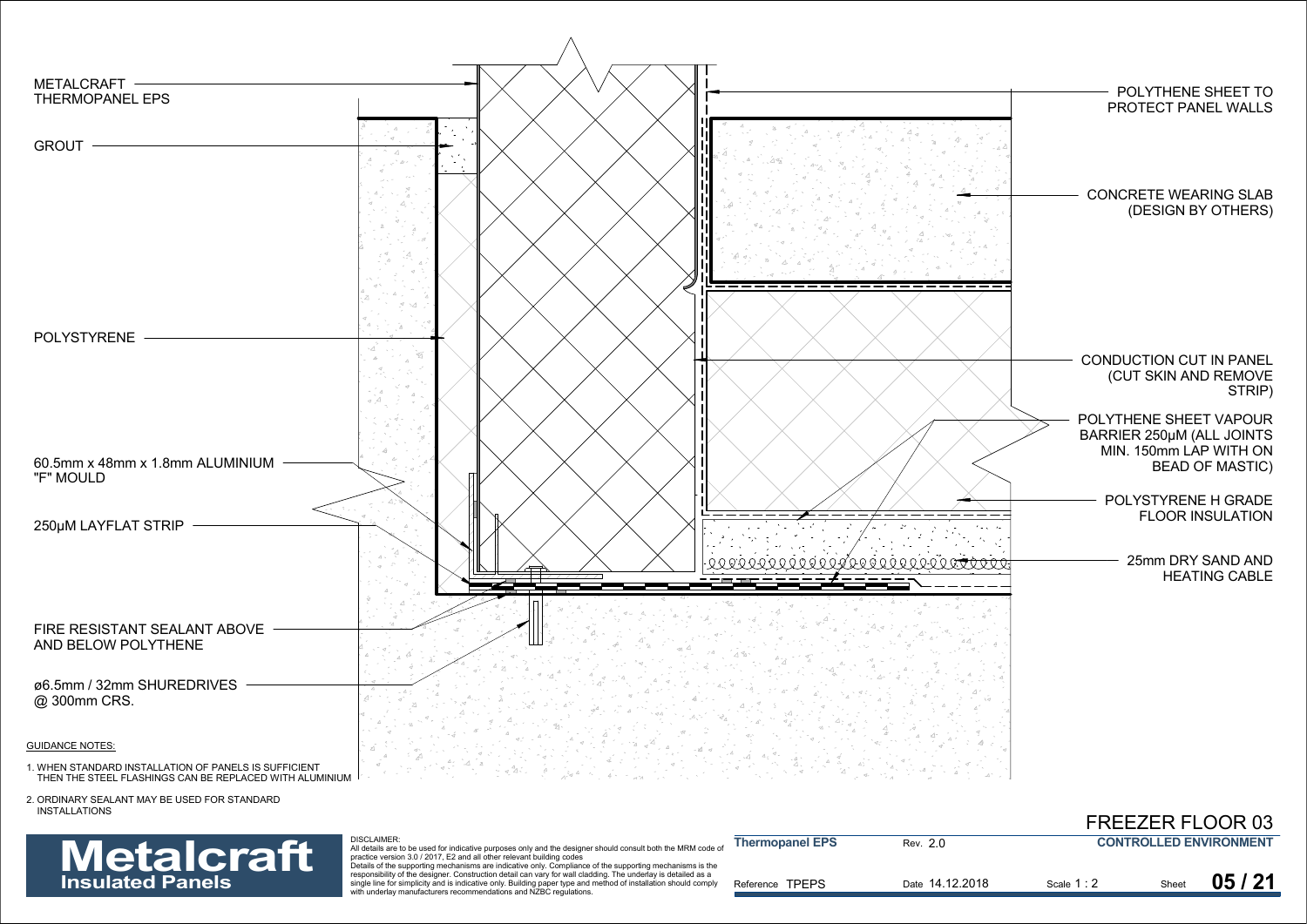

| <b>Metalcraft</b>       | <b>DISCLAIMER:</b><br>All details are to be used for indicative purposes only and the designer should consult both the MRM code of<br>practice version 3.0 / 2017. E2 and all other relevant building codes<br>Details of the supporting mechanisms are indicative only. Compliance of the supporting mechanisms is the | <b>Thermopanel EPS</b> | Rev. 1.1        |           |       | <b>CONTROLLED ENVIRONMENT</b> |
|-------------------------|-------------------------------------------------------------------------------------------------------------------------------------------------------------------------------------------------------------------------------------------------------------------------------------------------------------------------|------------------------|-----------------|-----------|-------|-------------------------------|
| <b>Insulated Panels</b> | responsibility of the designer. Construction detail can vary for wall cladding. The underlay is detailed as a<br>single line for simplicity and is indicative only. Building paper type and method of installation should comply<br>with underlay manufacturers recommendations and NZBC regulations.                   | Reference TPEPS        | Date 14.12.2018 | Scale 1:2 | Sheet | 06/21                         |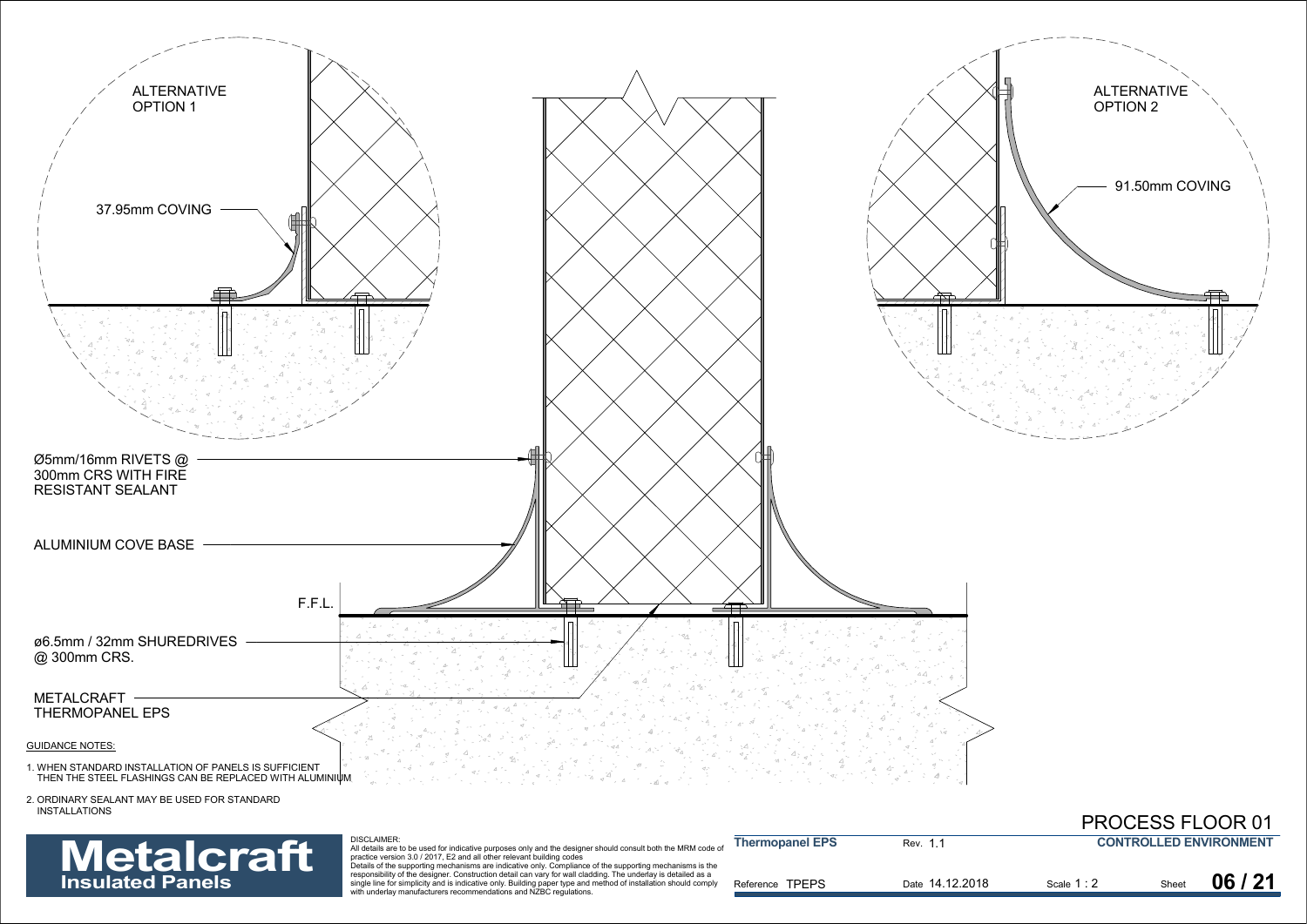

| <b>Metalcraft</b>       | <b>DISCLAIMER:</b><br>All details are to be used for indicative purposes only and the designer should consult both the MRM code of<br>practice version 3.0 / 2017. E2 and all other relevant building codes<br>Details of the supporting mechanisms are indicative only. Compliance of the supporting mechanisms is the | <b>Thermopanel EPS</b> | Rev. 11         |           |       | <b>CONTROLLED ENVIRONMENT</b> |
|-------------------------|-------------------------------------------------------------------------------------------------------------------------------------------------------------------------------------------------------------------------------------------------------------------------------------------------------------------------|------------------------|-----------------|-----------|-------|-------------------------------|
| <b>Insulated Panels</b> | responsibility of the designer. Construction detail can vary for wall cladding. The underlay is detailed as a<br>single line for simplicity and is indicative only. Building paper type and method of installation should comply<br>with underlay manufacturers recommendations and NZBC regulations.                   | Reference TPEPS        | Date 14.12.2018 | Scale 1:2 | Sheet | 07/21                         |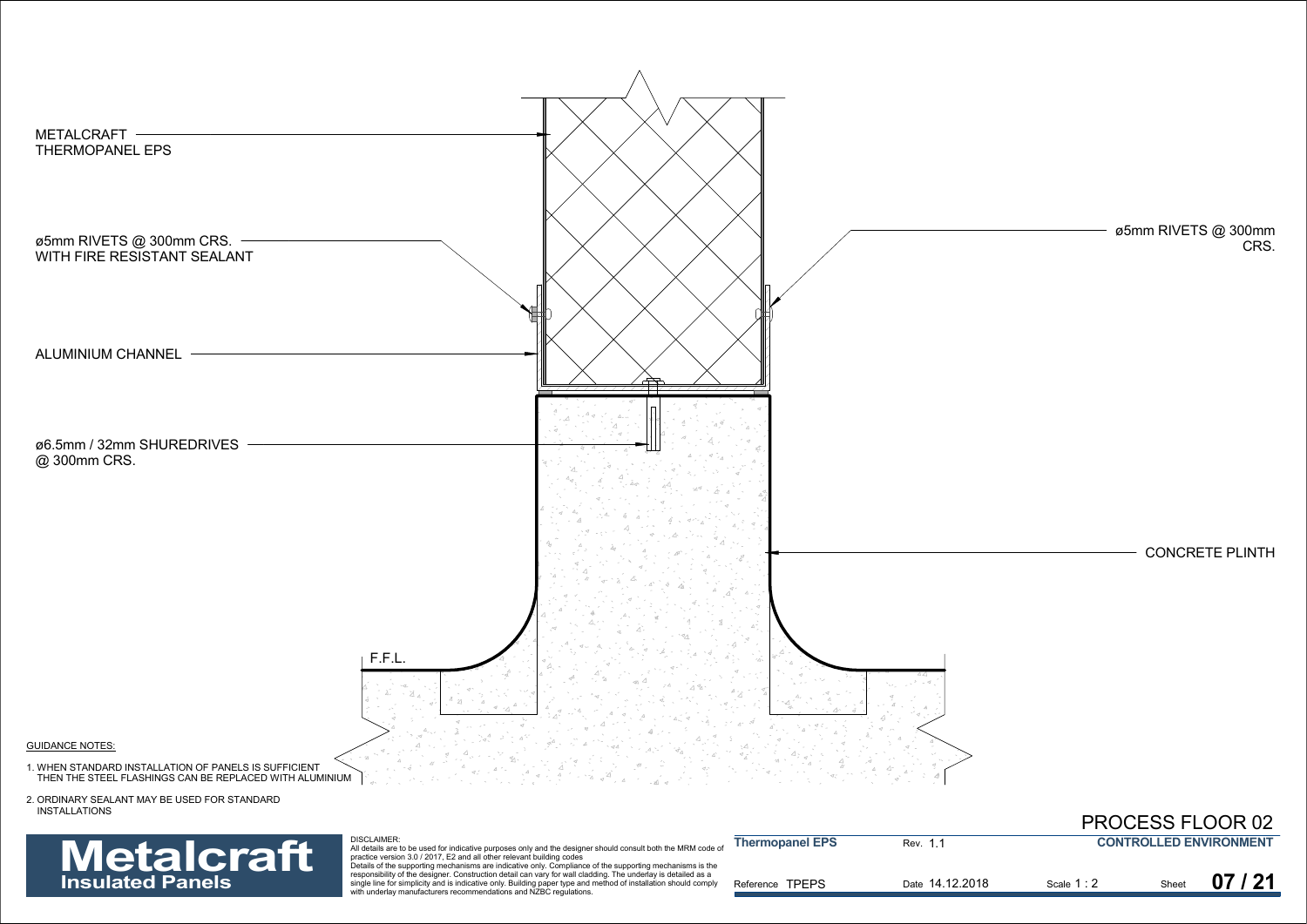

**Insulated Panels**

| raft: | practice version 3.0 / 2017. E2 and all other relevant building codes<br>Details of the supporting mechanisms are indicative only. Compliance of the supporting mechanisms is the<br>responsibility of the designer. Construction detail can vary for wall cladding. The underlay is detailed as a<br>single line for simplicity and is indicative only. Building paper type and method of installation should comply | Reference TPEPS | Date 14.12.2018 | Scale 1:2 | Sheet | 08 / 21 |
|-------|-----------------------------------------------------------------------------------------------------------------------------------------------------------------------------------------------------------------------------------------------------------------------------------------------------------------------------------------------------------------------------------------------------------------------|-----------------|-----------------|-----------|-------|---------|
|       | with underlay manufacturers recommendations and NZBC regulations.                                                                                                                                                                                                                                                                                                                                                     |                 |                 |           |       |         |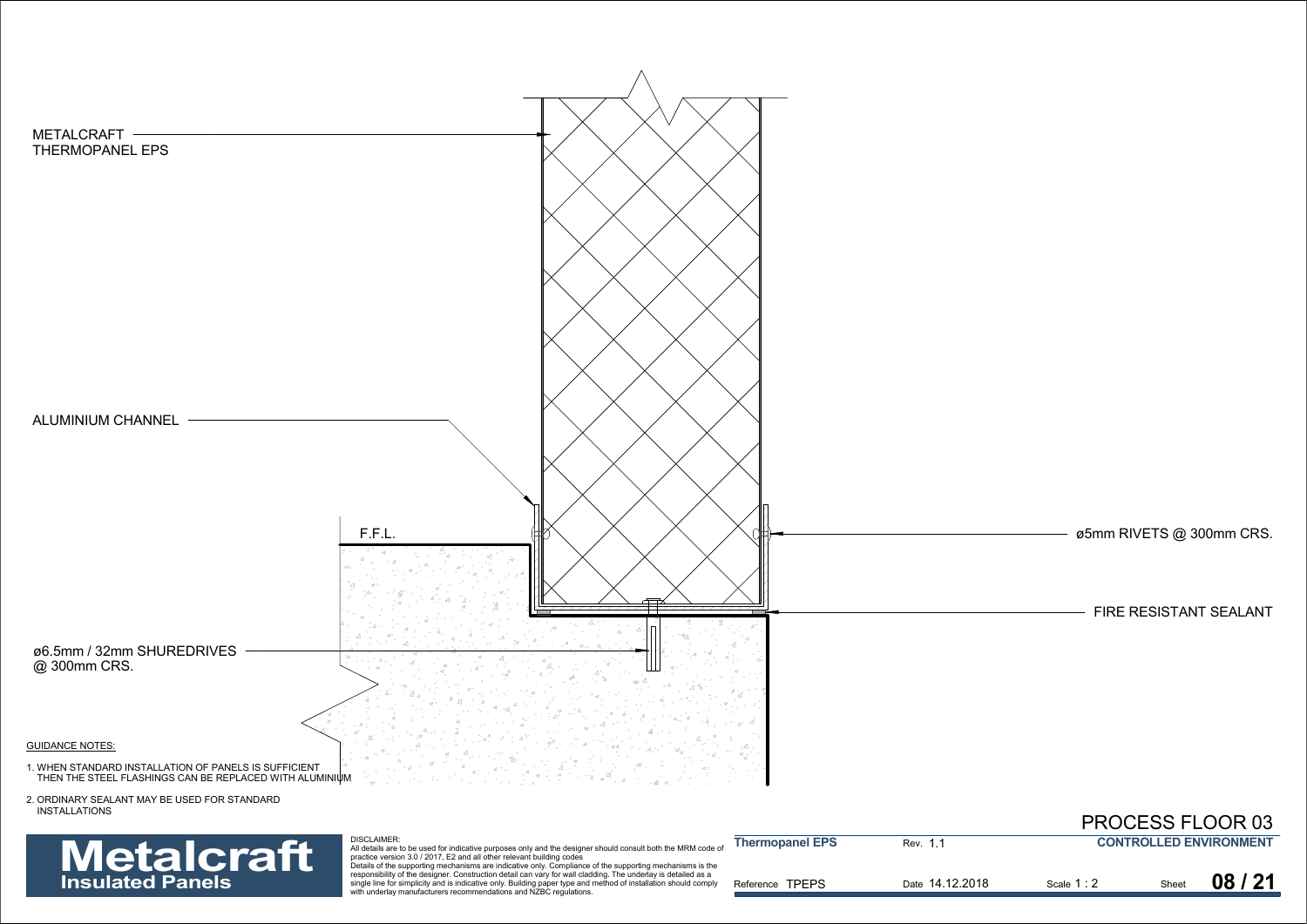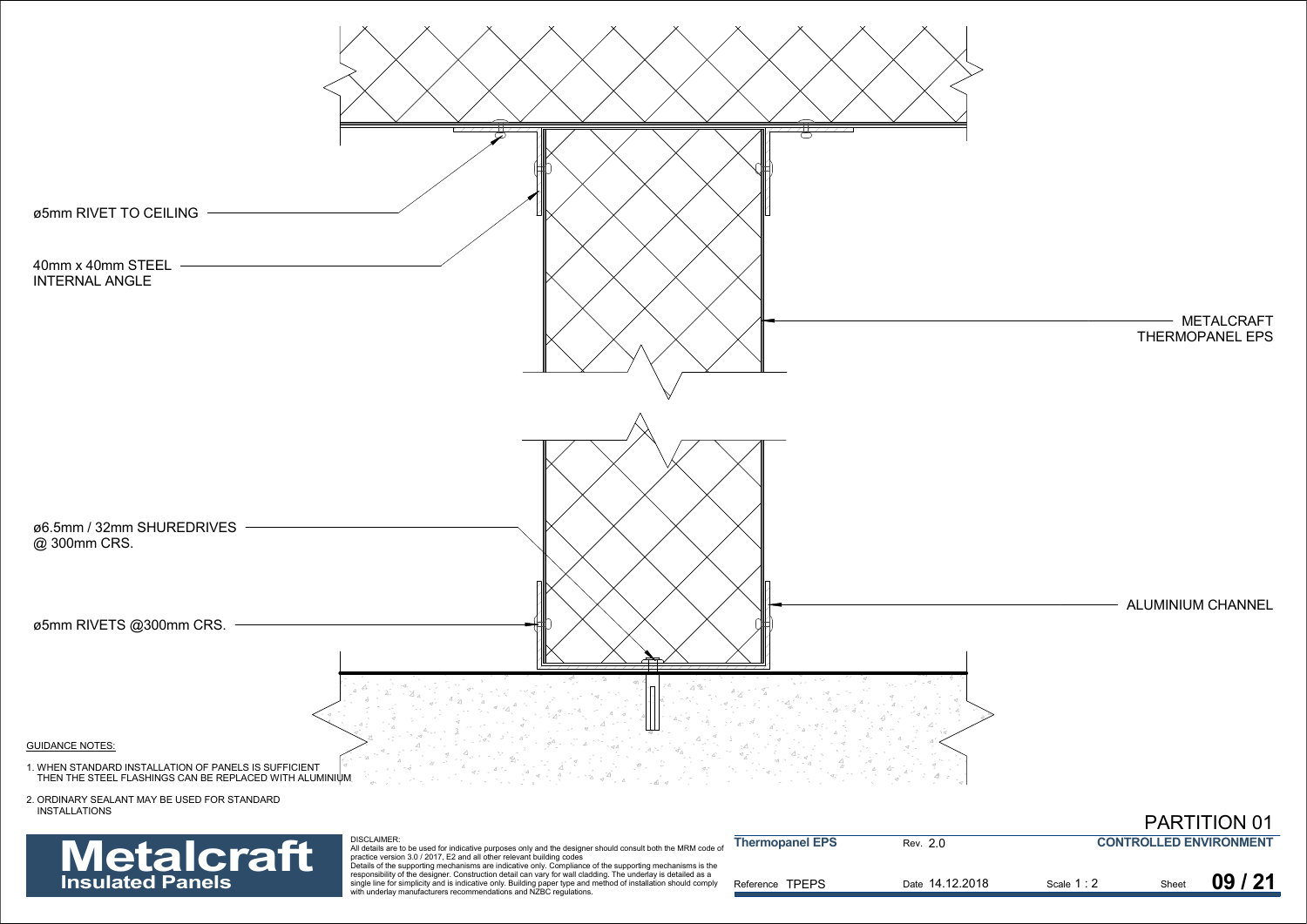

- 1. WHEN STANDARD INSTALLATION OF PANELS IS SUFFICIENT THEN THE STEEL FLASHINGS CAN BE REPLACED WITH ALUMINIUM
- 2. ORDINARY SEALANT MAY BE USED FOR STANDARD INSTALLATIONS



|                         |                                                                                                                                                                                                                                                                                                                         |                        |                 |           |       | ו אוט '                       |
|-------------------------|-------------------------------------------------------------------------------------------------------------------------------------------------------------------------------------------------------------------------------------------------------------------------------------------------------------------------|------------------------|-----------------|-----------|-------|-------------------------------|
| <b>Metalcraft</b>       | <b>DISCLAIMER:</b><br>All details are to be used for indicative purposes only and the designer should consult both the MRM code of<br>practice version 3.0 / 2017, E2 and all other relevant building codes<br>Details of the supporting mechanisms are indicative only. Compliance of the supporting mechanisms is the | <b>Thermopanel EPS</b> | Rev. 2.0        |           |       | <b>CONTROLLED ENVIRONMENT</b> |
| <b>Insulated Panels</b> | responsibility of the designer. Construction detail can vary for wall cladding. The underlay is detailed as a<br>single line for simplicity and is indicative only. Building paper type and method of installation should comply<br>with underlay manufacturers recommendations and NZBC regulations.                   | Reference TPEPS        | Date 14.12.2018 | Scale 1:2 | Sheet | $10/2^7$                      |

 $CIDTQ1$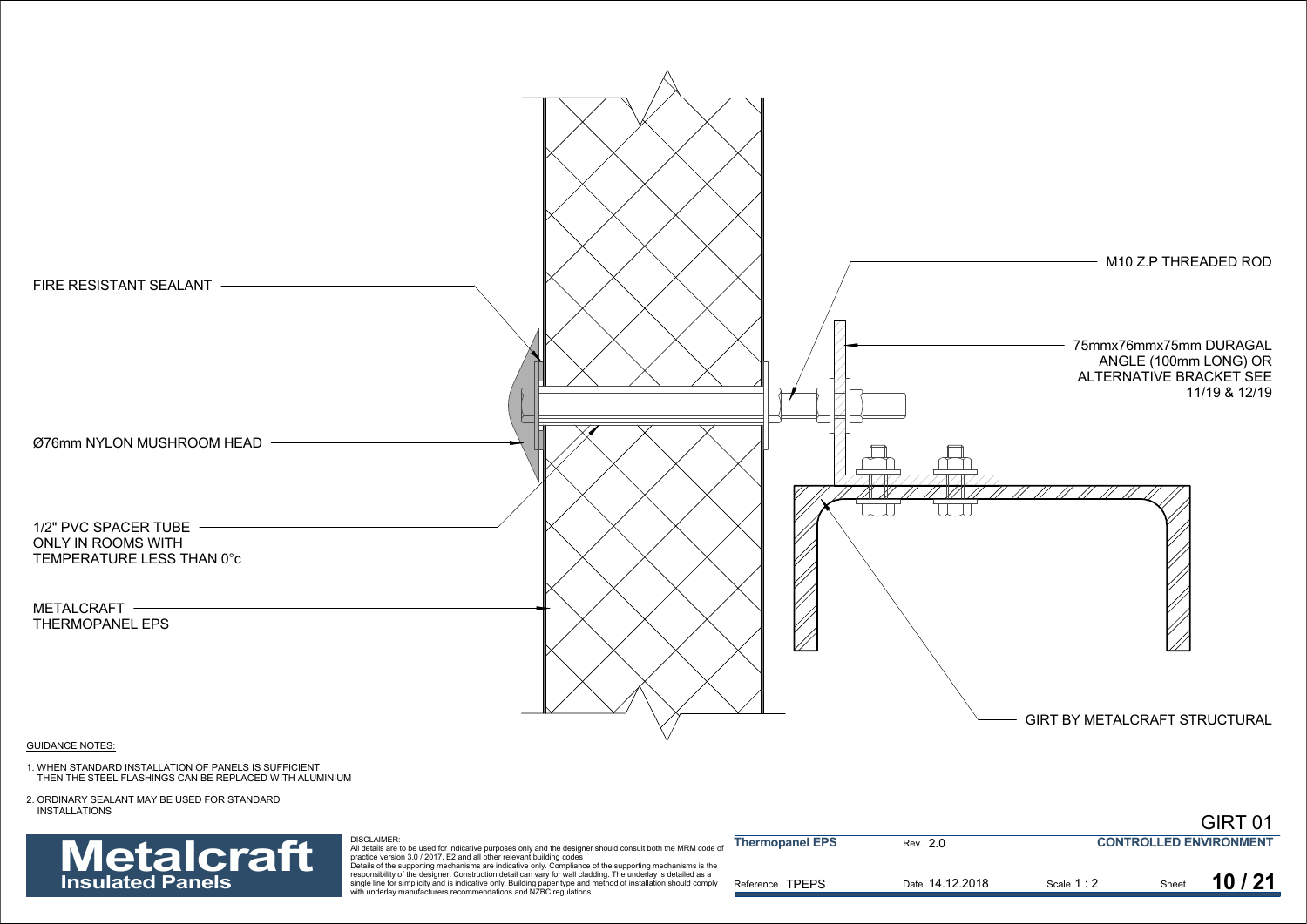

- 1. WHEN STANDARD INSTALLATION OF PANELS IS SUFFICIENT THEN THE STEEL FLASHINGS CAN BE REPLACED WITH ALUMINIUM
- 2. ORDINARY SEALANT MAY BE USED FOR STANDARD INSTALLATIONS



|                         |                                                                                                                                                                                                                                                                                                                  |                        |                 |           |       | <b>UIITI UZ</b>               |
|-------------------------|------------------------------------------------------------------------------------------------------------------------------------------------------------------------------------------------------------------------------------------------------------------------------------------------------------------|------------------------|-----------------|-----------|-------|-------------------------------|
| <b>Metalcraft</b>       | DISCLAIMER:<br>All details are to be used for indicative purposes only and the designer should consult both the MRM code of<br>practice version 3.0 / 2017, E2 and all other relevant building codes<br>Details of the supporting mechanisms are indicative only. Compliance of the supporting mechanisms is the | <b>Thermopanel EPS</b> | Rev. 2.0        |           |       | <b>CONTROLLED ENVIRONMENT</b> |
| <b>Insulated Panels</b> | responsibility of the designer. Construction detail can vary for wall cladding. The underlay is detailed as a<br>single line for simplicity and is indicative only. Building paper type and method of installation should comply<br>with underlay manufacturers recommendations and NZBC regulations.            | Reference TPEPS        | Date 14.12.2018 | Scale 1:2 | Sheet | 11/21                         |

CIDT 02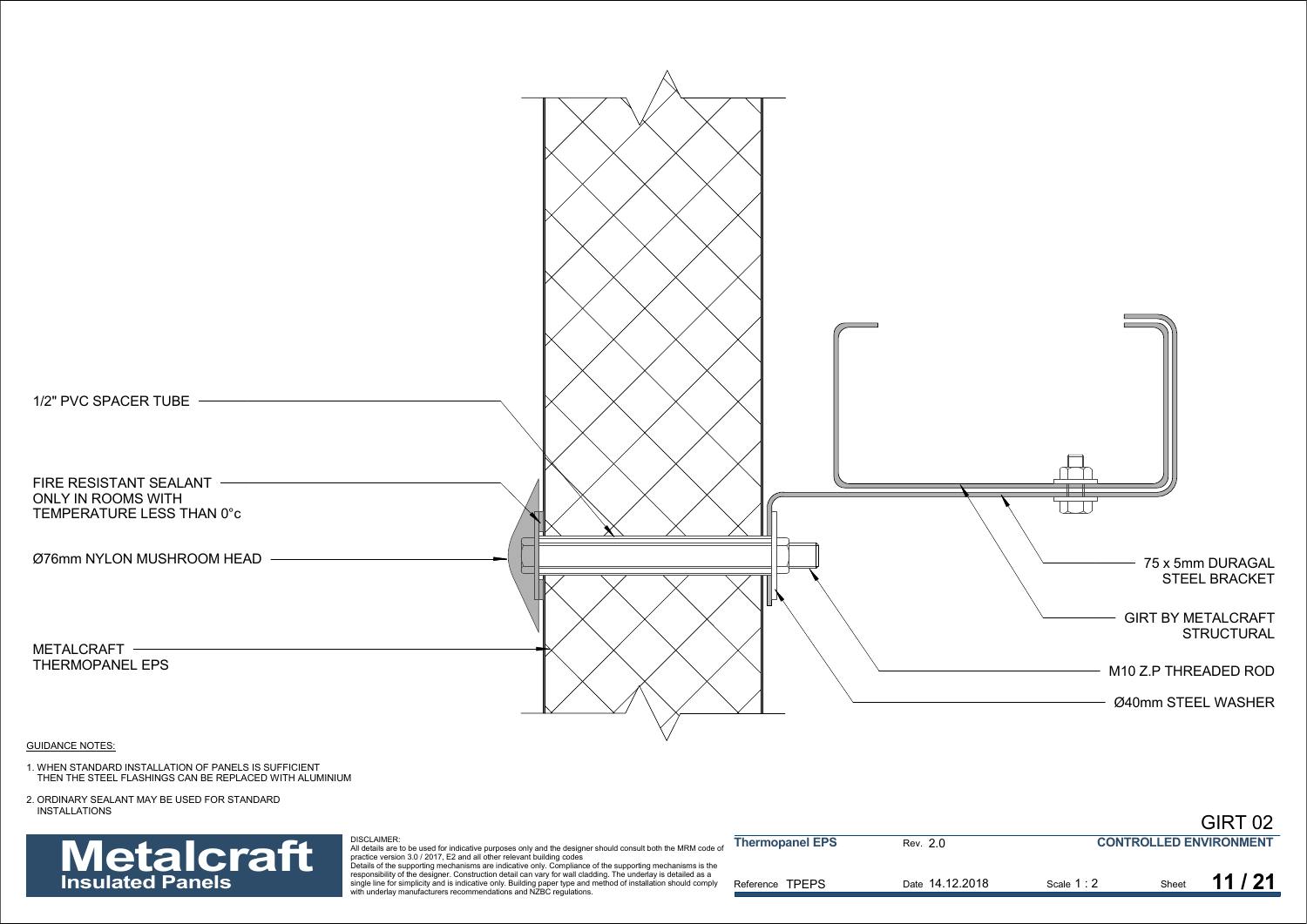

- 1. WHEN STANDARD INSTALLATION OF PANELS IS SUFFICIENT THEN THE STEEL FLASHINGS CAN BE REPLACED WITH ALUMINIUM
- 2. ORDINARY SEALANT MAY BE USED FOR STANDARD INSTALLATIONS



|                                                                                                                                                                                                                                                                                                                                                                                                                                                                                                                                                           |                                                                                                              |                        |           |       |  | טט ורט                        |
|-----------------------------------------------------------------------------------------------------------------------------------------------------------------------------------------------------------------------------------------------------------------------------------------------------------------------------------------------------------------------------------------------------------------------------------------------------------------------------------------------------------------------------------------------------------|--------------------------------------------------------------------------------------------------------------|------------------------|-----------|-------|--|-------------------------------|
| DISCLAIMER:<br><b>Metalcraft</b><br>practice version 3.0 / 2017, E2 and all other relevant building codes<br>Details of the supporting mechanisms are indicative only. Compliance of the supporting mechanisms is the<br>responsibility of the designer. Construction detail can vary for wall cladding. The underlay is detailed as a<br><b>Insulated Panels</b><br>single line for simplicity and is indicative only. Building paper type and method of installation should comply<br>with underlay manufacturers recommendations and NZBC regulations. | All details are to be used for indicative purposes only and the designer should consult both the MRM code of | <b>Thermopanel EPS</b> | Rev. 1.1  |       |  | <b>CONTROLLED ENVIRONMENT</b> |
|                                                                                                                                                                                                                                                                                                                                                                                                                                                                                                                                                           | Reference TPEPS                                                                                              | Date 14.12.2018        | Scale 1:2 | Sheet |  |                               |

CIDT 03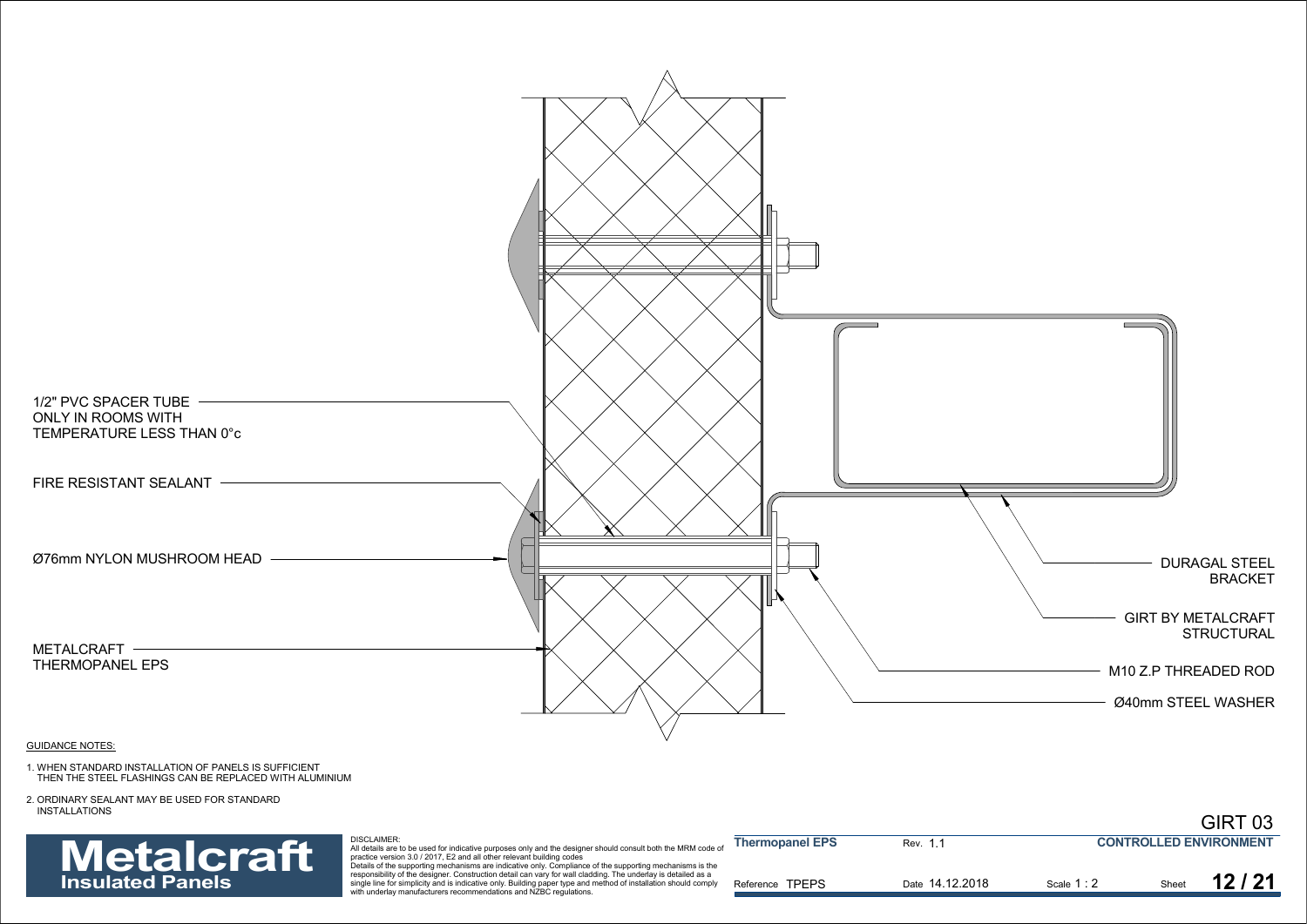

- 1. WHEN STANDARD INSTALLATION OF PANELS IS SUFFICIENT THEN THE STEEL FLASHINGS CAN BE REPLACED WITH ALUMINIUM
- 2. ORDINARY SEALANT MAY BE USED FOR STANDARD INSTALLATIONS



### **CONTROLLED ENVIRONMENT**Rev. 1.1 VERTICAL CORNER COOLROOM / FREEZER

| <b>Metalcraft</b>       | DISCLAIMER:<br>All details are to be used for indicative purposes only and the designer should consult both the MRM code of<br>practice version 3.0 / 2017. E2 and all other relevant building codes                                                                                                                                                                                                              | <b>Thermopanel EPS</b> | Rev. 1.1        |           | <b>CONTROLLED ENVIRONMENT</b> |       |
|-------------------------|-------------------------------------------------------------------------------------------------------------------------------------------------------------------------------------------------------------------------------------------------------------------------------------------------------------------------------------------------------------------------------------------------------------------|------------------------|-----------------|-----------|-------------------------------|-------|
| <b>Insulated Panels</b> | Details of the supporting mechanisms are indicative only. Compliance of the supporting mechanisms is the<br>responsibility of the designer. Construction detail can vary for wall cladding. The underlay is detailed as a<br>single line for simplicity and is indicative only. Building paper type and method of installation should comply<br>with underlay manufacturers recommendations and NZBC regulations. | Reference TPEPS        | Date 14.12.2018 | Scale 1:2 |                               | 13/21 |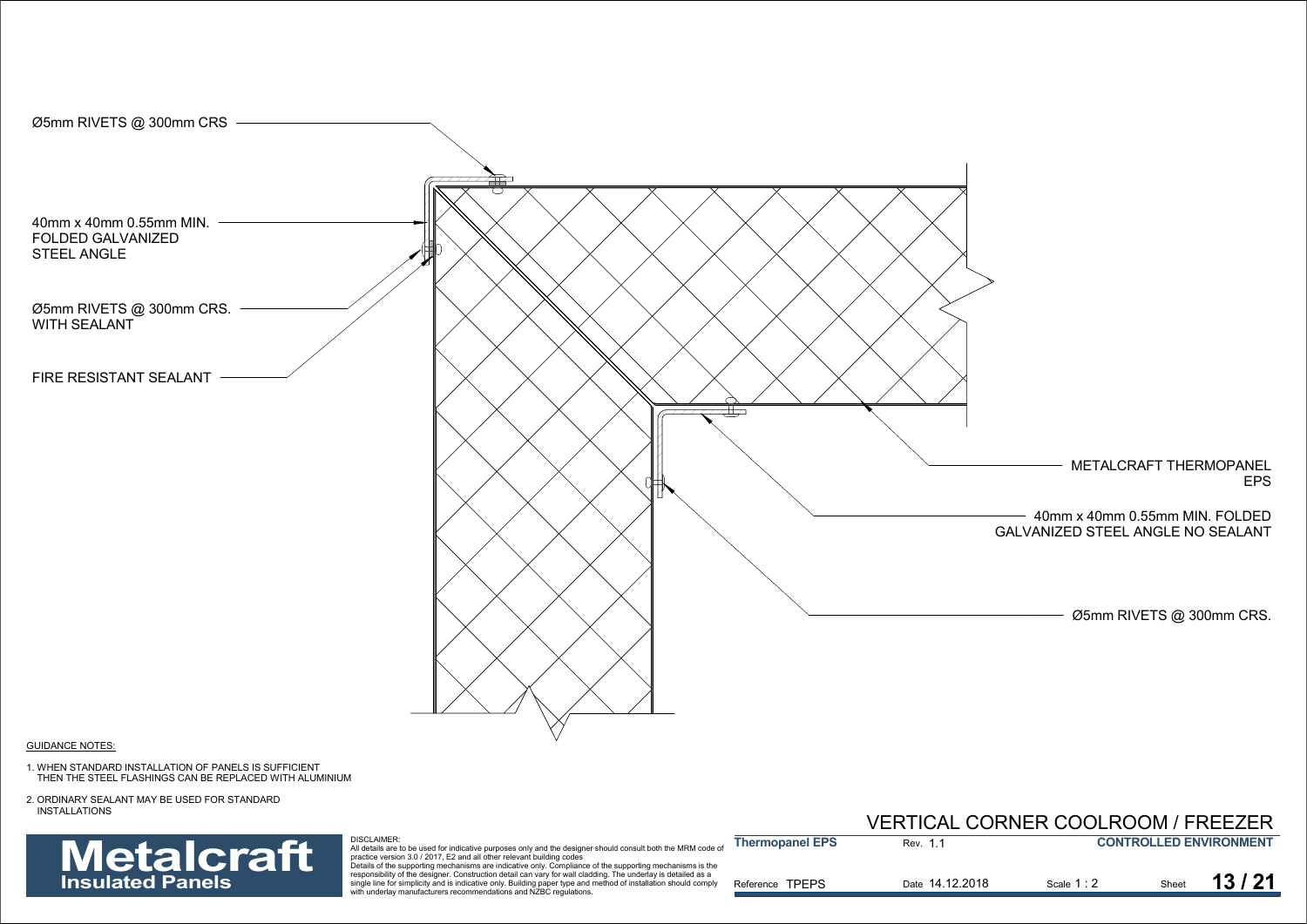

- 1. WHEN STANDARD INSTALLATION OF PANELS IS SUFFICIENT THEN THE STEEL FLASHINGS CAN BE REPLACED WITH ALUMINIUM
- 2. ORDINARY SEALANT MAY BE USED FOR STANDARD INSTALLATIONS

## **Metalcraft Insulated Panels**

### **CONTROLLED ENVIRONMENT**ROOF TO WALL COOLROOM / FREEZER 01

| <b>Metalcraft</b>       | <b>DISCLAIMER</b><br>All details are to be used for indicative purposes only and the designer should consult both the MRM code of<br>practice version 3.0 / 2017. E2 and all other relevant building codes                                                                                                                                                                                                        | <b>Thermopanel EPS</b> | Rev. 2.0        |           |       | <b>CONTROLLED ENVIRONMENT</b> |
|-------------------------|-------------------------------------------------------------------------------------------------------------------------------------------------------------------------------------------------------------------------------------------------------------------------------------------------------------------------------------------------------------------------------------------------------------------|------------------------|-----------------|-----------|-------|-------------------------------|
| <b>Insulated Panels</b> | Details of the supporting mechanisms are indicative only. Compliance of the supporting mechanisms is the<br>responsibility of the designer. Construction detail can vary for wall cladding. The underlay is detailed as a<br>single line for simplicity and is indicative only. Building paper type and method of installation should comply<br>with underlay manufacturers recommendations and NZBC regulations. | Reference TPEPS        | Date 14.12.2018 | Scale 1:2 | Sheet | 14/21                         |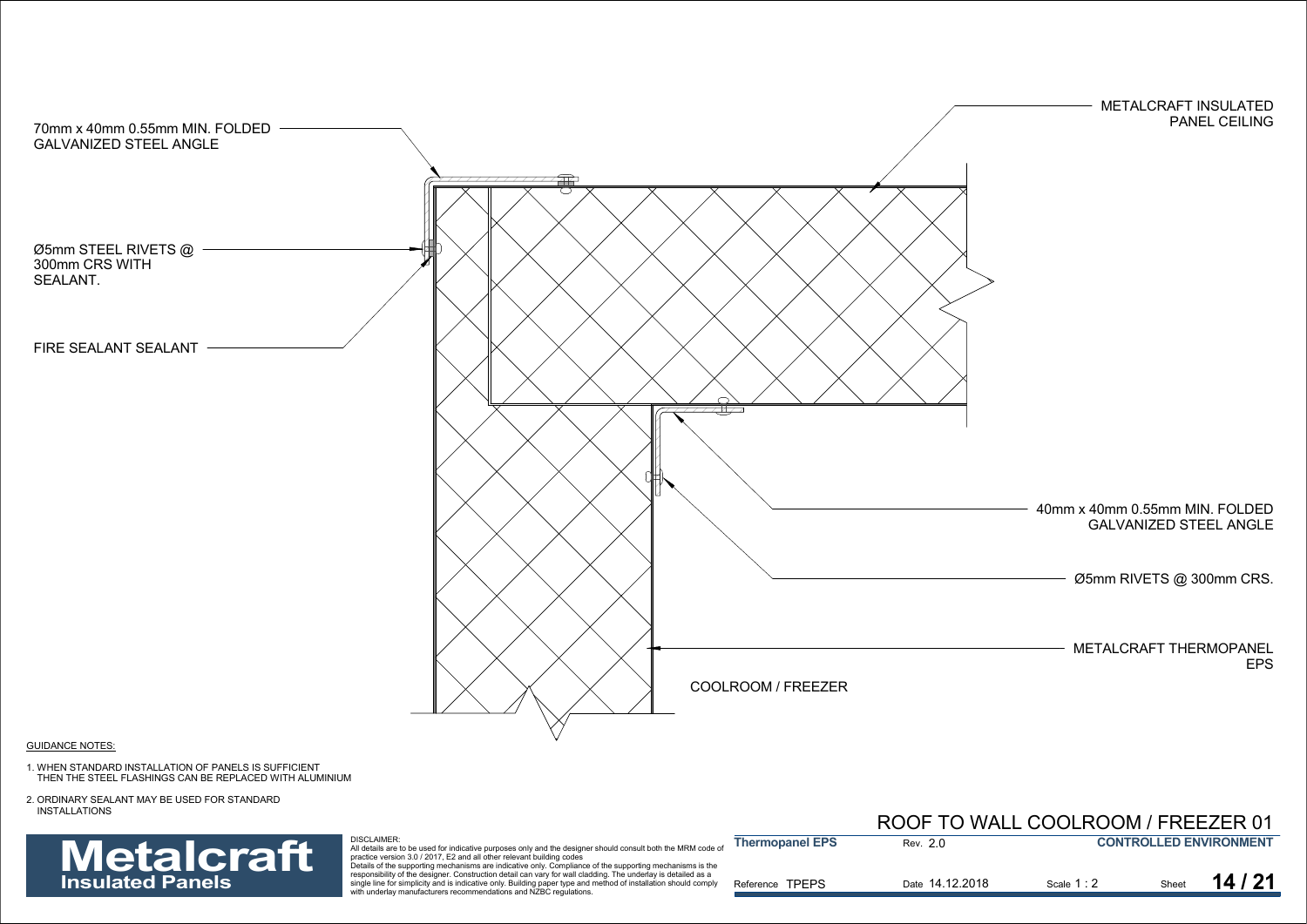

2. ORDINARY SEALANT MAY BE USED FOR STANDARD INSTALLATIONS



|  | COOLROOM / FREEZER CONNECTION 01 |
|--|----------------------------------|
|  | <b>CONTROLLER FULLDOMATIVE</b>   |

| <b>Metalcraft</b>       | <b>DISCLAIMER:</b><br>All details are to be used for indicative purposes only and the designer should consult both the MRM code of<br>practice version 3.0 / 2017. E2 and all other relevant building codes                                                                                                                                                                                                       | <b>Thermopanel EPS</b> | Rev. 1.1        |           |       | <b>CONTROLLED ENVIRONMENT</b> |
|-------------------------|-------------------------------------------------------------------------------------------------------------------------------------------------------------------------------------------------------------------------------------------------------------------------------------------------------------------------------------------------------------------------------------------------------------------|------------------------|-----------------|-----------|-------|-------------------------------|
| <b>Insulated Panels</b> | Details of the supporting mechanisms are indicative only. Compliance of the supporting mechanisms is the<br>responsibility of the designer. Construction detail can vary for wall cladding. The underlay is detailed as a<br>single line for simplicity and is indicative only. Building paper type and method of installation should comply<br>with underlay manufacturers recommendations and NZBC regulations. | Reference TPEPS        | Date 14.12.2018 | Scale 1:2 | Sheet | 15/21                         |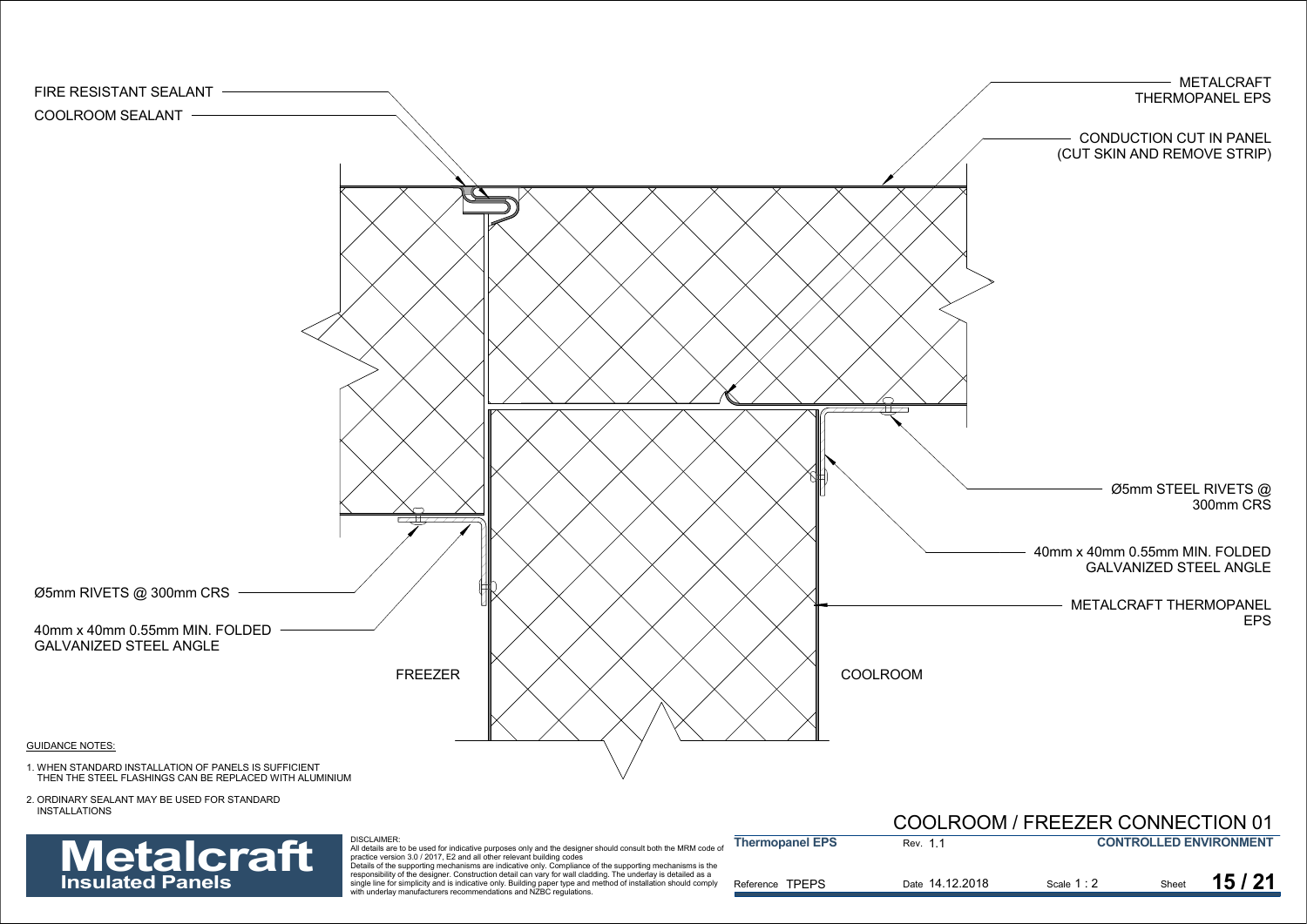

- 
- 1. WHEN STANDARD INSTALLATION OF PANELS IS SUFFICIENT THEN THE STEEL FLASHINGS CAN BE REPLACED WITH ALUMINIUM
- 2. ORDINARY SEALANT MAY BE USED FOR STANDARD INSTALLATIONS

# **Insulated Panels**

| <b>Metalcraft</b>       | DISCLAIMER:<br>" All details are to be used for indicative purposes only and the designer should consult both the MRM code of<br>practice version 3.0 / 2017. E2 and all other relevant building codes                                                                                                                                                                                                            | <b>Thermopanel EPS</b> | Rev. 1.         |           |       | <b>CONTROLLED ENVIRONMENT</b> |
|-------------------------|-------------------------------------------------------------------------------------------------------------------------------------------------------------------------------------------------------------------------------------------------------------------------------------------------------------------------------------------------------------------------------------------------------------------|------------------------|-----------------|-----------|-------|-------------------------------|
| <b>Insulated Panels</b> | Details of the supporting mechanisms are indicative only. Compliance of the supporting mechanisms is the<br>responsibility of the designer. Construction detail can vary for wall cladding. The underlay is detailed as a<br>single line for simplicity and is indicative only. Building paper type and method of installation should comply<br>with underlay manufacturers recommendations and NZBC regulations. | Reference TPEPS        | Date 14.12.2018 | Scale 1:2 | Sheet | $16/2^7$                      |

FREEZER PARTITION 01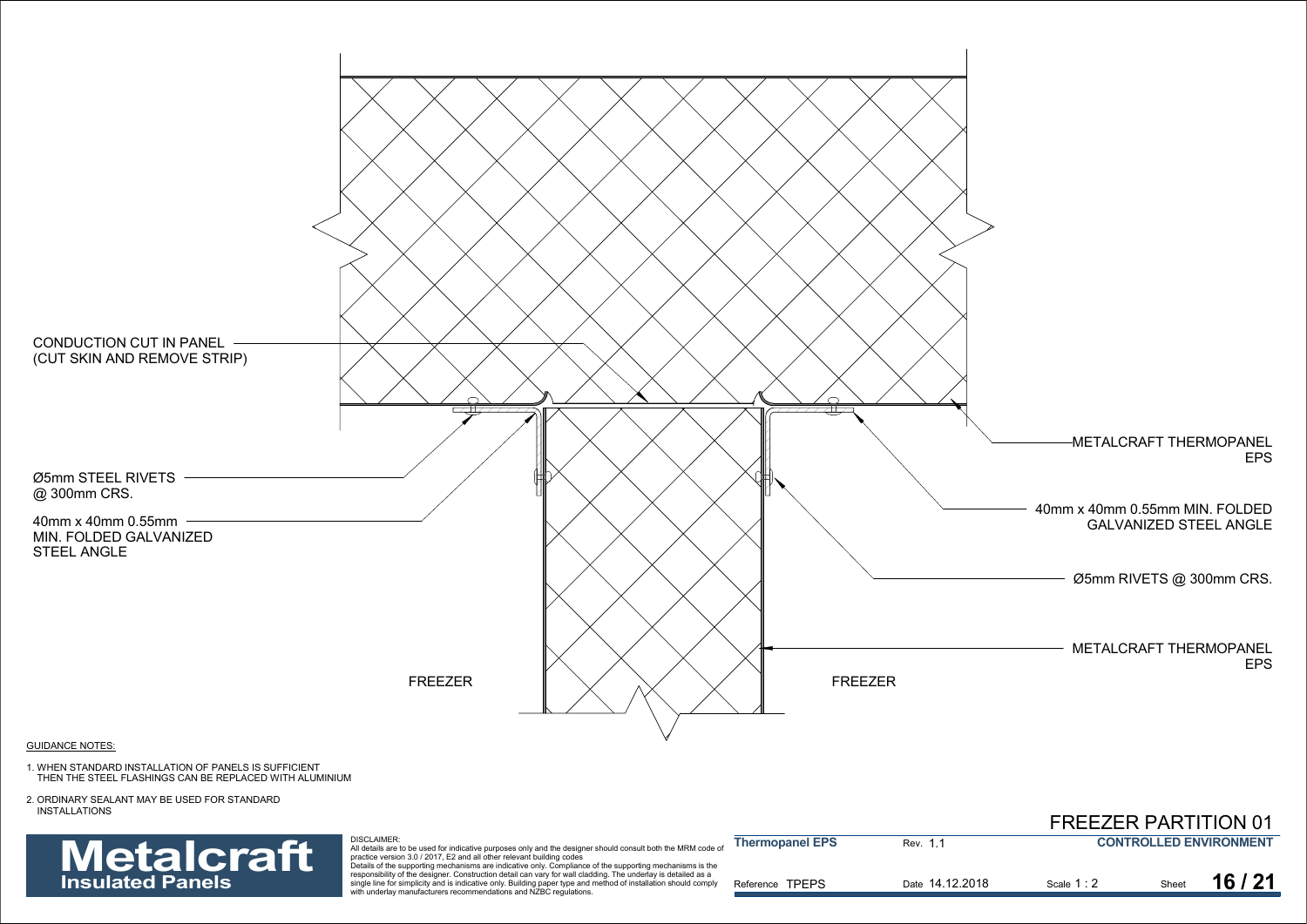

- 1. WHEN STANDARD INSTALLATION OF PANELS IS SUFFICIENT THEN THE STEEL FLASHINGS CAN BE REPLACED WITH ALUMINIUM
- 2. ORDINARY SEALANT MAY BE USED FOR STANDARD INSTALLATIONS



DISCLAIMER:

responsibility of the designer. Construction detail can vary for wall cladding. The underlay is detailed as a

#### **MCCCCPC**ENVIRONMEN<br>Details of the superation and and the creation and the designer should consult both the MRM code of Thermopanel EPS<br>Details of the supporting mechanisms are indicative purposes only and the designer sho **CONTROLLED ENVIRONMENTThermopanel EPS** Rev. 2.0 COOLROOM / FREEZER CEILING DETAIL 01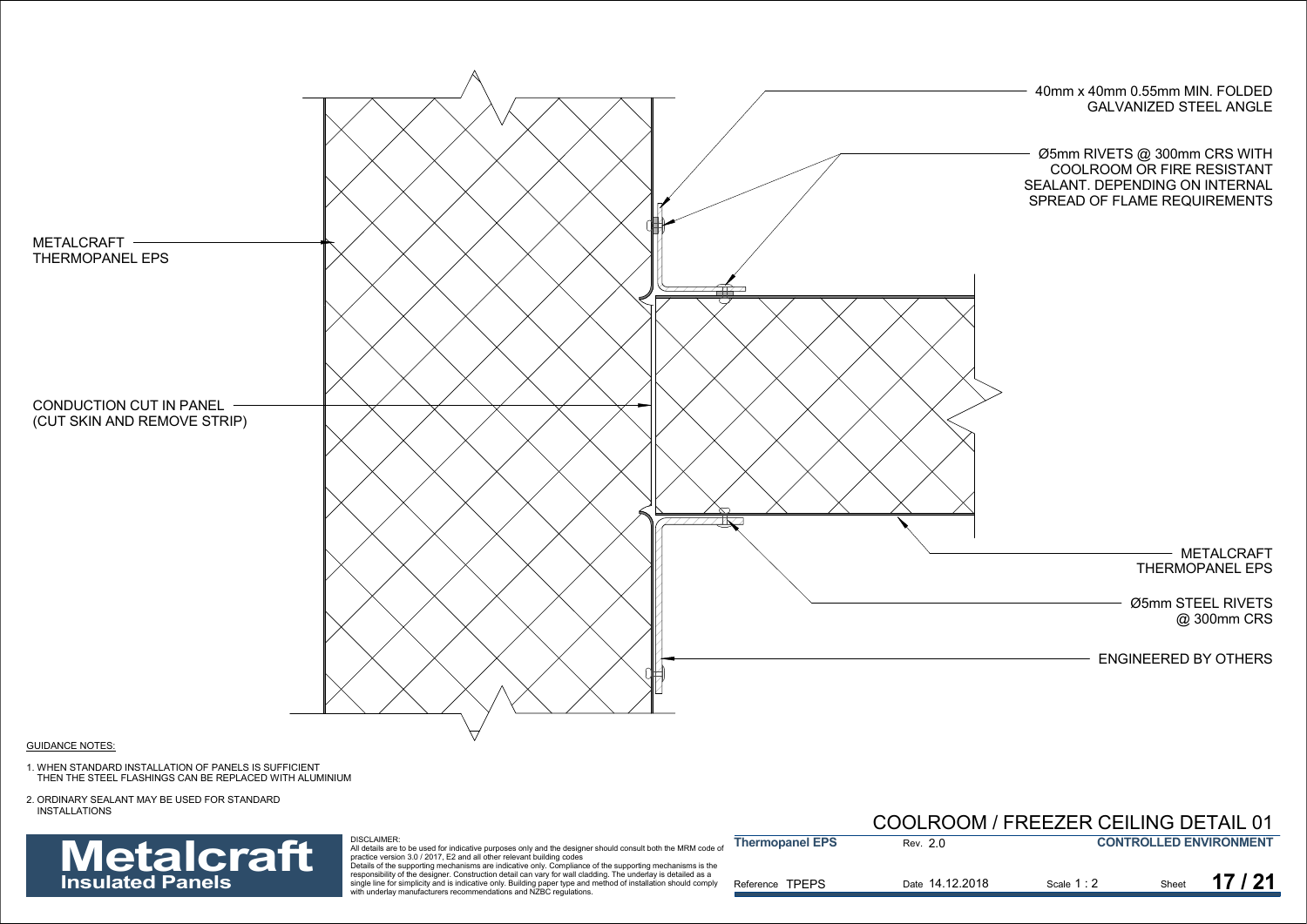

- 1. WHEN STANDARD INSTALLATION OF PANELS IS SUFFICIENT THEN THE STEEL FLASHINGS CAN BE REPLACED WITH ALUMINIUM
- 2. ORDINARY SEALANT MAY BE USED FOR STANDARD INSTALLATIONS



|                         |                                                                                                                                                                                                                                                                                                                           |                        |                 | <u> ULILINU TU 117 (LL DL 17 (IL UT</u> |       |                               |
|-------------------------|---------------------------------------------------------------------------------------------------------------------------------------------------------------------------------------------------------------------------------------------------------------------------------------------------------------------------|------------------------|-----------------|-----------------------------------------|-------|-------------------------------|
| <b>Metalcraft</b>       | <b>DISCLAIMER:</b><br>" All details are to be used for indicative purposes only and the designer should consult both the MRM code of<br>practice version 3.0 / 2017, E2 and all other relevant building codes<br>Details of the supporting mechanisms are indicative only. Compliance of the supporting mechanisms is the | <b>Thermopanel EPS</b> | Rev. 1.         |                                         |       | <b>CONTROLLED ENVIRONMENT</b> |
| <b>Insulated Panels</b> | responsibility of the designer. Construction detail can vary for wall cladding. The underlay is detailed as a<br>single line for simplicity and is indicative only. Building paper type and method of installation should comply<br>with underlay manufacturers recommendations and NZBC regulations.                     | Reference TPEPS        | Date 14.12.2018 | Scale 1:2                               | Sheet | 18/21                         |

CEILING TO WALL DETAIL 01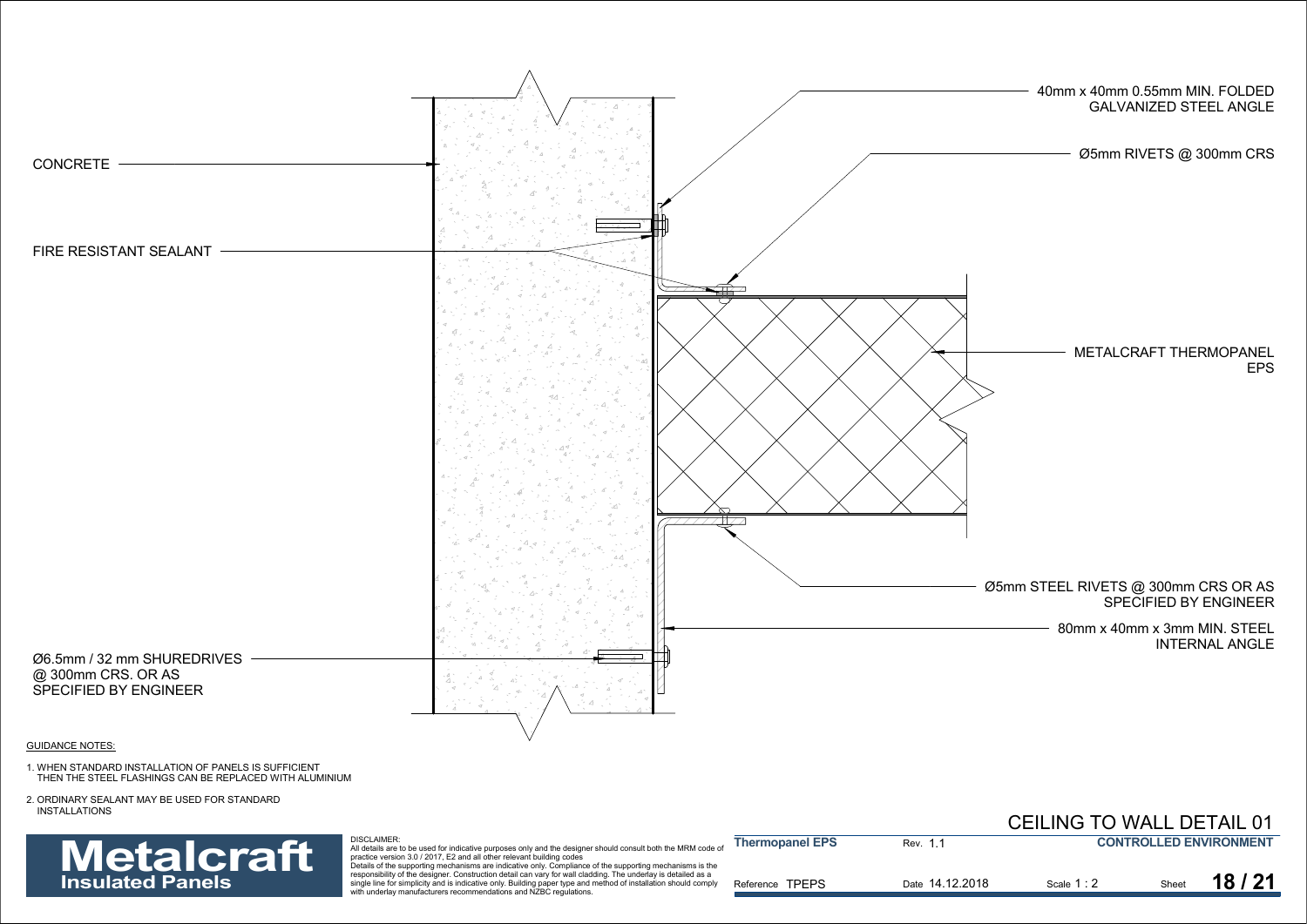

- 1. WHEN STANDARD INSTALLATION OF PANELS IS SUFFICIENT THEN THE STEEL FLASHINGS CAN BE REPLACED WITH ALUMINIUM
- 2. ORDINARY SEALANT MAY BE USED FOR STANDARD INSTALLATIONS



## TYPICAL WALL JOINT FREEZER / COOLROOM 01

|                         | <b>DISCLAIMER:</b><br>All details are to be used for indicative purposes only and the designer should consult both the MRM code of                                                                                                                                                                    | <b>Thermopanel EPS</b> | Rev. 1.1        |           | <b>CONTROLLED ENVIRONMENT</b> |
|-------------------------|-------------------------------------------------------------------------------------------------------------------------------------------------------------------------------------------------------------------------------------------------------------------------------------------------------|------------------------|-----------------|-----------|-------------------------------|
| <b>Metalcraft</b>       | practice version 3.0 / 2017. E2 and all other relevant building codes<br>Details of the supporting mechanisms are indicative only. Compliance of the supporting mechanisms is the                                                                                                                     |                        |                 |           |                               |
| <b>Insulated Panels</b> | responsibility of the designer. Construction detail can vary for wall cladding. The underlay is detailed as a<br>single line for simplicity and is indicative only. Building paper type and method of installation should comply<br>with underlay manufacturers recommendations and NZBC regulations. | Reference TPEPS        | Date 14.12.2018 | Scale 1:2 | 19 / 21                       |
|                         |                                                                                                                                                                                                                                                                                                       |                        |                 |           |                               |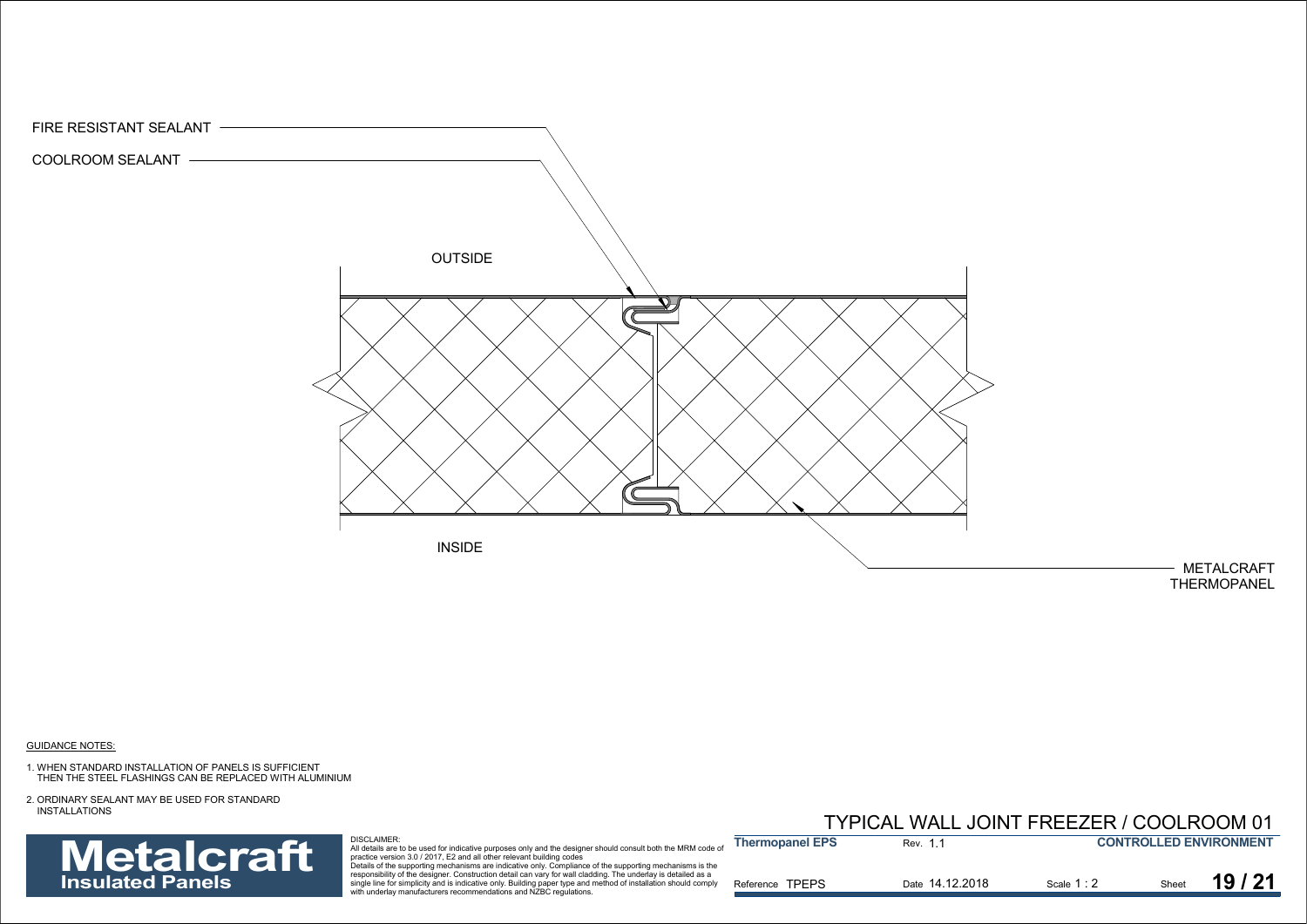

#### GUIDANCE NOTES:

- 1. WHEN STANDARD INSTALLATION OF PANELS IS SUFFICIENT THEN THE STEEL FLASHINGS CAN BE REPLACED WITH ALUMINIUM
- 2. ORDINARY SEALANT MAY BE USED FOR STANDARD INSTALLATIONS

|                         |                                                                                                                                                                                                                                                                                                                        |                        |                 | <u>ULLAN INUUM INUUL TU WALL</u> |       |                               |
|-------------------------|------------------------------------------------------------------------------------------------------------------------------------------------------------------------------------------------------------------------------------------------------------------------------------------------------------------------|------------------------|-----------------|----------------------------------|-------|-------------------------------|
| <b>Metalcraft</b>       | <b>DISCLAIMER</b><br>All details are to be used for indicative purposes only and the designer should consult both the MRM code o.<br>practice version 3.0 / 2017. E2 and all other relevant building codes<br>Details of the supporting mechanisms are indicative only. Compliance of the supporting mechanisms is the | <b>Thermopanel EPS</b> | Rev. 1.0        |                                  |       | <b>CONTROLLED ENVIRONMENT</b> |
| <b>Insulated Panels</b> | responsibility of the designer. Construction detail can vary for wall cladding. The underlay is detailed as a<br>single line for simplicity and is indicative only. Building paper type and method of installation should comply<br>with underlay manufacturers recommendations and NZBC regulations.                  | Reference TPEPS        | Date 14.12.2018 | Scale 1:2                        | Sheet | 20/21                         |

CLEAN ROOM ROOF TO WALL